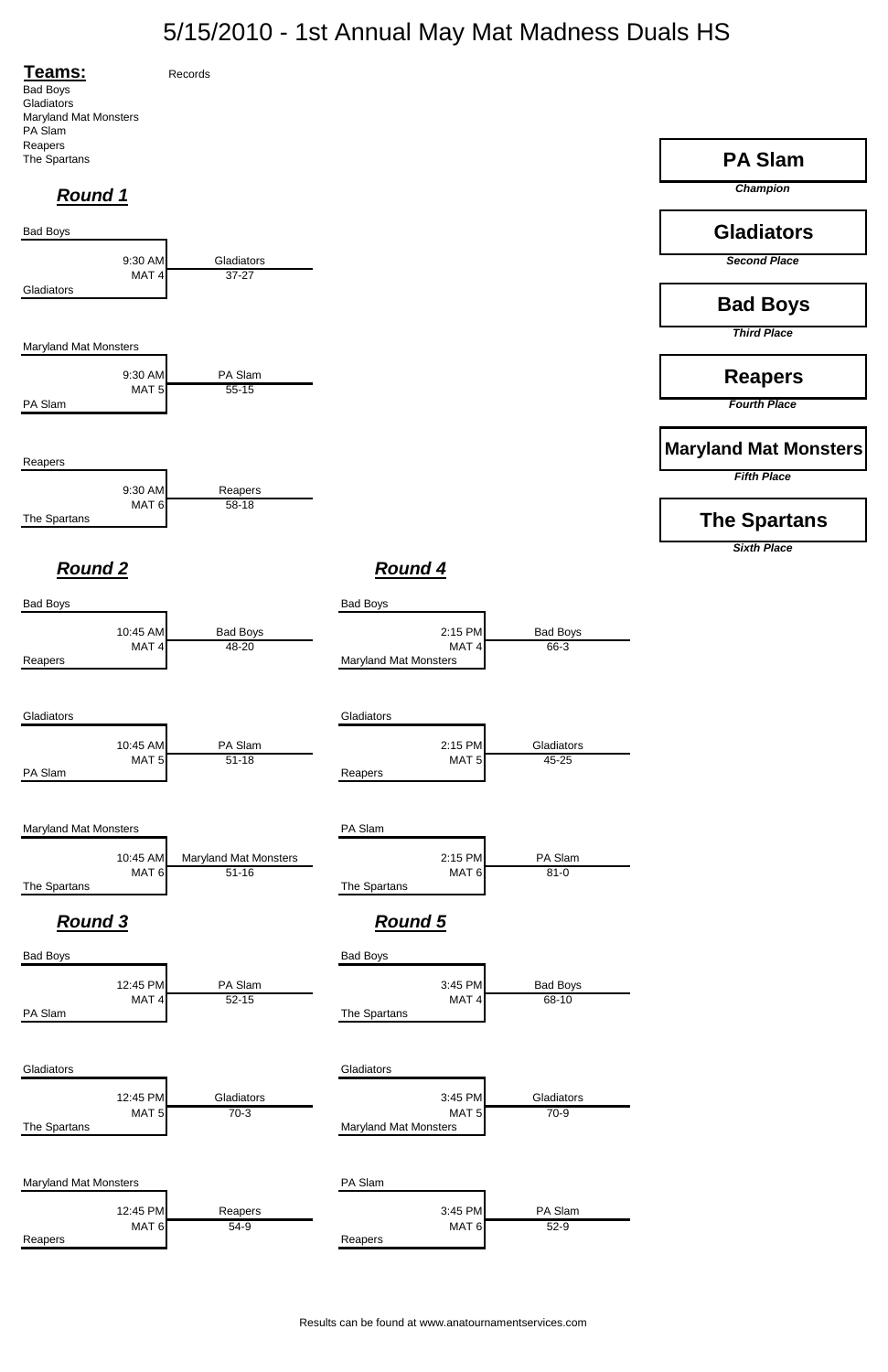| <b>MATCHUPS</b><br><b>RESULTS</b> |                  | <b>TEAM SCORE</b> | WGT. | <b>MATCHUPS</b> | <b>RESULTS</b>            | <b>TEAM SCORE</b> |              | WGT. | <b>MATCHUPS</b> | <b>RESULTS</b>          | <b>TEAM SCORI</b> |      |                |
|-----------------------------------|------------------|-------------------|------|-----------------|---------------------------|-------------------|--------------|------|-----------------|-------------------------|-------------------|------|----------------|
|                                   |                  | <b>Bad</b>        | Glad |                 |                           |                   | <b>MDMat</b> | PA   |                 |                         |                   | Reap | Spar           |
| <b>Jose Romero</b>                |                  | O                 |      |                 | <b>Wolfie Bradley</b>     |                   | $\Omega$     |      |                 |                         |                   | 0    |                |
| <b>Jesse Stouch</b>               | <b>Fall 1:25</b> |                   | 6    | 105             | <b>Darrion Latimore</b>   | Dec. 5-2          |              | 3    | 105             | Cody Lewis              | <b>Fall 1:10</b>  |      | 6              |
| <b>Patrick Hutton</b>             | Fall 1:42        | $6\phantom{1}$    |      | 114             |                           |                   | $\mathbf 0$  |      | 114             | David lewis             | <b>Fall 2:05</b>  | 6    |                |
| <b>Taylor Swartz</b>              |                  |                   | 6    |                 | Joey Byers                | Forfeit           |              | 9    |                 | <b>Tony Collurafici</b> |                   |      | 6              |
| <b>Max Williamson</b>             |                  | 6                 |      | 121             | Mataeo Depaci             | Dec. 3-1          | 3            |      | 121             | <b>Alex Polonsky</b>    | <b>Fall 1:15</b>  | 12   |                |
| Josh Boehner                      | Dec. 8-4         |                   | 9    |                 | Mark Lentz                |                   |              | 9    |                 | Eddy Himes              |                   |      | $6\phantom{1}$ |
| <b>Gage Neubaum</b>               |                  | 6                 |      | 127             | <b>Alfred Martinez</b>    |                   | $\mathbf{3}$ |      | 127             |                         |                   | 12   |                |
| Clay Kocisis                      | Maj Dec 13-0     |                   | 13   |                 | Austin Jackson            | Fall              |              | 15   |                 | <b>Andrew Evans</b>     | Forfeit           |      | 12             |
| <b>Michael McNiff</b>             |                  | 6                 |      | 132             | <b>Dustin Shakleford</b>  |                   | 3            |      | 132             | Jeb Payne               | <b>Fall 1:13</b>  | 18   |                |
| Justin Amato                      | Fall             |                   | 19   |                 | <b>Nate Williams</b>      | <b>Fall 0:42</b>  |              | 21   |                 | <b>Teddy Cadd</b>       |                   |      | 12             |
| <b>Shane Bramble</b>              | Dec. 7-3         | 9                 |      | 137             | <b>Brandon Hursch</b>     |                   | 3            |      | 137             | Johnny Goodwin          | Maj Dec 17-6      | 22   |                |
| Jordan Stouch                     |                  |                   | 19   |                 | Joey Spisak               | <b>Fall 0:17</b>  |              | 27   |                 | <b>Shane Hammer</b>     |                   |      | 12             |
| Deon Nelson                       | Dec. 6-4         | 12                |      | 142             | Santiago Valdez           |                   | $\mathbf{3}$ |      | 142             | Tola Morakinyo          | Maj Dec 15-4      | 26   |                |
| <b>Cody Sharkey</b>               |                  |                   | 19   |                 | Ty Thumma                 | Maj Dec 9-1       |              | 31   |                 | <b>Alec Shirev</b>      |                   |      | 12             |
| <b>Collin Schildt</b>             |                  | 12                |      | 147             | Paul Jones                |                   | $\mathbf{3}$ |      | 147             | <b>Raven Brooks</b>     | Fall              | 32   |                |
| <b>TJ Nickel</b>                  | Dec. 11-9        |                   | 22   |                 | Sam Rhoads                | <b>Fall 0:48</b>  |              | 37   |                 | Tom Lehner              |                   |      | 12             |
| <b>James Roach</b>                | Dec. 7-3         | 15                |      | 154             | Zeke Elliot               |                   | 3            |      | 154             | Mike Zito               | Fall              | 38   |                |
| Zach Hartzell                     |                  |                   | 22   |                 | <b>Tristan Sponseller</b> | <b>Fall 2:14</b>  |              | 43   |                 | Zach Wilson             |                   |      | 12             |
| <b>Kamen Barnes</b>               |                  | 15                |      | 162             | Richard                   | <b>Fall 2:10</b>  | 9            |      | 162             | <b>Marcus Coffield</b>  | Fall              | 44   |                |
| <b>Kyle Flohr</b>                 | Fall             |                   | 28   |                 | Kai Delp                  |                   |              | 43   |                 | <b>Gurvir Singh</b>     |                   |      | 12             |
| Zeke Gammill                      | Fall             | 21                |      | 172             | <b>Nick Portillo</b>      | Dec. 7-2          | 12           |      | 172             | <b>Josh Bittner</b>     | Maj Dec 14-4      | 48   |                |
| Corey Hardman                     |                  |                   | 28   |                 | Nate Flickinger           |                   |              | 43   |                 | Nate Borkowicz          |                   |      | 12             |
| <b>Collins Nitcheu</b>            | Fall             | 27                |      | 190             | <b>Ryan White</b>         | Dec. 7-2          | 15           |      | 190             | <b>Zathy Ndiang</b>     | Maj Dec 17-4      | 52   |                |
| Marshall Chang                    |                  |                   | 28   |                 | <b>Joe Richard</b>        |                   |              | 43   |                 | James Krug              |                   |      | 12             |
| <b>Bernard Wolley</b>             |                  | 27                |      | 215             |                           |                   | 15           |      | 215             | Dwight Ingram           | Fall              | 58   |                |
| Joe Jessen                        | Dec. 8-6 OT      |                   | 31   |                 | Sam Matter                | Forfeit           |              | 49   |                 | George Swanner          |                   |      | 12             |
| <b>Sean Twigg</b>                 |                  | 27                |      | 285             | <b>Joe Lewis</b>          |                   | 15           |      | 285             | Jonathan Jiminez        |                   | 58   |                |
| <b>Josh Havens</b>                | Fall             |                   | 37   |                 | <b>Tyler Unger</b>        | <b>Fall 0:29</b>  |              | 55   |                 | <b>Andrew Clark</b>     | Fall              |      | 18             |
|                                   |                  | 27                | 37   |                 |                           |                   | 15           | 55   |                 |                         |                   | 58   | 18             |

| WGT. | <b>MATCHUPS</b>                              | <b>RESULTS</b>   |                 | <b>TEAM SCORE</b> | WGT. | <b>MATCHUPS</b>                                  | <b>RESL</b>      |
|------|----------------------------------------------|------------------|-----------------|-------------------|------|--------------------------------------------------|------------------|
|      |                                              |                  | Bad             | Glad              |      |                                                  |                  |
| 105  | Jose Romero                                  |                  | $\mathbf{0}$    |                   | 105  | <b>Wolfie Bradley</b>                            |                  |
|      | Jesse Stouch                                 | <b>Fall 1:25</b> |                 | $6\phantom{1}$    |      | <b>Darrion Latimore</b>                          | Dec. 5-2         |
| 114  | <b>Patrick Hutton</b>                        | <b>Fall 1:42</b> | $6\phantom{1}$  |                   | 114  |                                                  |                  |
|      | <b>Taylor Swartz</b>                         |                  |                 | $6\phantom{1}$    |      | Joey Byers                                       | Forfeit          |
| 121  | <b>Max Williamson</b>                        |                  | $6\phantom{1}6$ |                   | 121  | Mataeo Depaci                                    | Dec. 3-1         |
|      | Josh Boehner                                 | Dec. 8-4         |                 | 9                 |      | <b>Mark Lentz</b>                                |                  |
| 127  | <b>Gage Neubaum</b>                          |                  | $6\phantom{1}$  |                   | 127  | <b>Alfred Martinez</b><br>Austin Jackson         | Fall             |
|      | <b>Clay Kocisis</b>                          | Maj Dec 13-0     |                 | 13                |      |                                                  |                  |
| 132  | <b>Michael McNiff</b><br><b>Justin Amato</b> | Fall             | $6\phantom{1}$  | 19                | 132  | <b>Dustin Shakleford</b><br><b>Nate Williams</b> | <b>Fall 0:42</b> |
|      | <b>Shane Bramble</b>                         | Dec. 7-3         | $\overline{9}$  |                   |      | <b>Brandon Hursch</b>                            |                  |
| 137  | Jordan Stouch                                |                  |                 | 19                | 137  | <b>Joey Spisak</b>                               | Fall 0:17        |
|      | Deon Nelson                                  | Dec. 6-4         | $\overline{12}$ |                   |      | Santiago Valdez                                  |                  |
| 142  | <b>Cody Sharkey</b>                          |                  |                 | 19                | 142  | <b>Ty Thumma</b>                                 | Maj Dec          |
|      | <b>Collin Schildt</b>                        |                  | 12              |                   |      | <b>Paul Jones</b>                                |                  |
| 147  | <b>TJ Nickel</b>                             | Dec. 11-9        |                 | 22                | 147  | Sam Rhoads                                       | <b>Fall 0:48</b> |
|      | James Roach                                  | Dec. 7-3         | 15              |                   |      | Zeke Elliot                                      |                  |
| 154  | <b>Zach Hartzell</b>                         |                  |                 | 22                | 154  | <b>Tristan Sponseller</b>                        | <b>Fall 2:14</b> |
| 162  | <b>Kamen Barnes</b>                          |                  | 15              |                   | 162  | Richard                                          | <b>Fall 2:10</b> |
|      | <b>Kyle Flohr</b>                            | Fall             |                 | 28                |      | Kai Delp                                         |                  |
| 172  | <b>Zeke Gammill</b>                          | Fall             | 21              |                   | 172  | <b>Nick Portillo</b>                             | Dec. 7-2         |
|      | <b>Corey Hardman</b>                         |                  |                 | 28                |      | Nate Flickinger                                  |                  |
| 190  | <b>Collins Nitcheu</b>                       | Fall             | 27              |                   | 190  | <b>Ryan White</b>                                | Dec. 7-2         |
|      | <b>Marshall Chang</b>                        |                  |                 | 28                |      | <b>Joe Richard</b>                               |                  |
| 215  | <b>Bernard Wolley</b>                        |                  | 27              |                   | 215  |                                                  |                  |
|      | Joe Jessen                                   | Dec. 8-6 OT      |                 | 31                |      | <b>Sam Matter</b>                                | Forfeit          |
| 285  | <b>Sean Twigg</b>                            |                  | 27              |                   | 285  | <b>Joe Lewis</b>                                 |                  |
|      | Josh Havens                                  | Fall             |                 | 37                |      | <b>Tyler Unger</b>                               | <b>Fall 0:29</b> |
|      |                                              |                  | 27              | 37                |      |                                                  |                  |

|                  | <b>EAM SCORE</b> | WGT. | <b>MATCHUPS</b>           | <b>RESULTS</b>   |                         | <b>TEAM SCORE</b> | WGT. |     | <b>MATCHUPS</b>         | <b>RESULTS</b>   |          | <b>TEAM SCORE</b> |
|------------------|------------------|------|---------------------------|------------------|-------------------------|-------------------|------|-----|-------------------------|------------------|----------|-------------------|
| <b>Bad</b>       | Glad             |      |                           |                  | MDMat                   | PA                |      |     |                         |                  | Reap     | Spar              |
| $\mathbf{0}$     |                  | 105  | <b>Wolfie Bradley</b>     |                  |                         |                   |      |     |                         |                  | $\bf{0}$ |                   |
|                  | $6\phantom{1}6$  |      | <b>Darrion Latimore</b>   | Dec. 5-2         |                         | $\mathbf{3}$      | 105  |     | Cody Lewis              | <b>Fall 1:10</b> |          | 6                 |
| $6\phantom{1}6$  |                  | 114  |                           |                  | $\mathbf{0}$            |                   | 114  |     | David lewis             | <b>Fall 2:05</b> | 6        |                   |
|                  | 6                |      | Joey Byers                | Forfeit          |                         | 9                 |      |     | <b>Tony Collurafici</b> |                  |          | 6                 |
| $6\phantom{1}6$  |                  | 121  | Mataeo Depaci             | Dec. 3-1         | 3 <sup>1</sup>          |                   | 121  |     | <b>Alex Polonsky</b>    | <b>Fall 1:15</b> | 12       |                   |
|                  | 9                |      | <b>Mark Lentz</b>         |                  |                         | 9                 |      |     | Eddy Himes              |                  |          | 6                 |
| $\boldsymbol{6}$ |                  | 127  | <b>Alfred Martinez</b>    |                  | $3\phantom{a}$          |                   | 127  |     |                         |                  | 12       |                   |
|                  | 13               |      | Austin Jackson            | Fall             |                         | 15                |      |     | <b>Andrew Evans</b>     | Forfeit          |          | 12                |
| $6\phantom{1}$   |                  | 132  | <b>Dustin Shakleford</b>  |                  | $3\phantom{a}$          |                   | 132  |     | Jeb Payne               | Fall 1:13        | 18       |                   |
|                  | 19               |      | <b>Nate Williams</b>      | <b>Fall 0:42</b> |                         | 21                |      |     | <b>Teddy Cadd</b>       |                  |          | 12                |
| $\overline{9}$   |                  | 137  | <b>Brandon Hursch</b>     |                  | $\overline{\mathbf{3}}$ |                   | 137  |     | Johnny Goodwin          | Maj Dec 17-6     | 22       |                   |
|                  | 19               |      | Joey Spisak               | <b>Fall 0:17</b> |                         | 27                |      |     | <b>Shane Hammer</b>     |                  |          | 12                |
| 12               |                  | 142  | Santiago Valdez           |                  | 3 <sup>5</sup>          |                   |      |     | Tola Morakinyo          | Maj Dec 15-4     | 26       |                   |
|                  | 19               |      | Ty Thumma                 | Maj Dec 9-1      |                         | 31                |      | 142 | <b>Alec Shirey</b>      |                  |          | 12                |
| 12               |                  | 147  | Paul Jones                |                  | $\mathbf{3}$            |                   | 147  |     | <b>Raven Brooks</b>     | Fall             | 32       |                   |
|                  | 22               |      | Sam Rhoads                | Fall 0:48        |                         | 37                |      |     | <b>Tom Lehner</b>       |                  |          | 12                |
| 15               |                  | 154  | Zeke Elliot               |                  | 3 <sup>5</sup>          |                   | 154  |     | <b>Mike Zito</b>        | Fall             | 38       |                   |
|                  | 22               |      | <b>Tristan Sponseller</b> | <b>Fall 2:14</b> |                         | 43                |      |     | Zach Wilson             |                  |          | 12                |
| 15               |                  | 162  | Richard                   | <b>Fall 2:10</b> | 9                       |                   | 162  |     | <b>Marcus Coffield</b>  | Fall             | 44       |                   |
|                  | 28               |      | <b>Kai Delp</b>           |                  |                         | 43                |      |     | <b>Gurvir Singh</b>     |                  |          | 12                |
| $\overline{21}$  |                  | 172  | <b>Nick Portillo</b>      | Dec. 7-2         | $\overline{12}$         |                   | 172  |     | <b>Josh Bittner</b>     | Maj Dec 14-4     | 48       |                   |
|                  | 28               |      | Nate Flickinger           |                  |                         | 43                |      |     | Nate Borkowicz          |                  |          | 12                |
| $\overline{27}$  |                  | 190  | <b>Ryan White</b>         | Dec. 7-2         | 15                      |                   | 190  |     | <b>Zathy Ndiang</b>     | Maj Dec 17-4     | 52       |                   |
|                  | 28               |      | Joe Richard               |                  |                         | 43                |      |     | James Krug              |                  |          | 12                |
| 27               |                  | 215  |                           |                  | 15                      |                   | 215  |     | Dwight Ingram           | Fall             | 58       |                   |
|                  | 31               |      | <b>Sam Matter</b>         | Forfeit          |                         | 49                |      |     | George Swanner          |                  |          | 12                |
| 27               |                  | 285  | Joe Lewis                 |                  | 15                      |                   | 285  |     | Jonathan Jiminez        |                  | 58       |                   |
|                  | 37               |      | <b>Tyler Unger</b>        | <b>Fall 0:29</b> |                         | 55                |      |     | <b>Andrew Clark</b>     | Fall             |          | 18                |
| 27               | 37               |      |                           |                  | 15                      | 55                |      |     |                         |                  | 58       | 18                |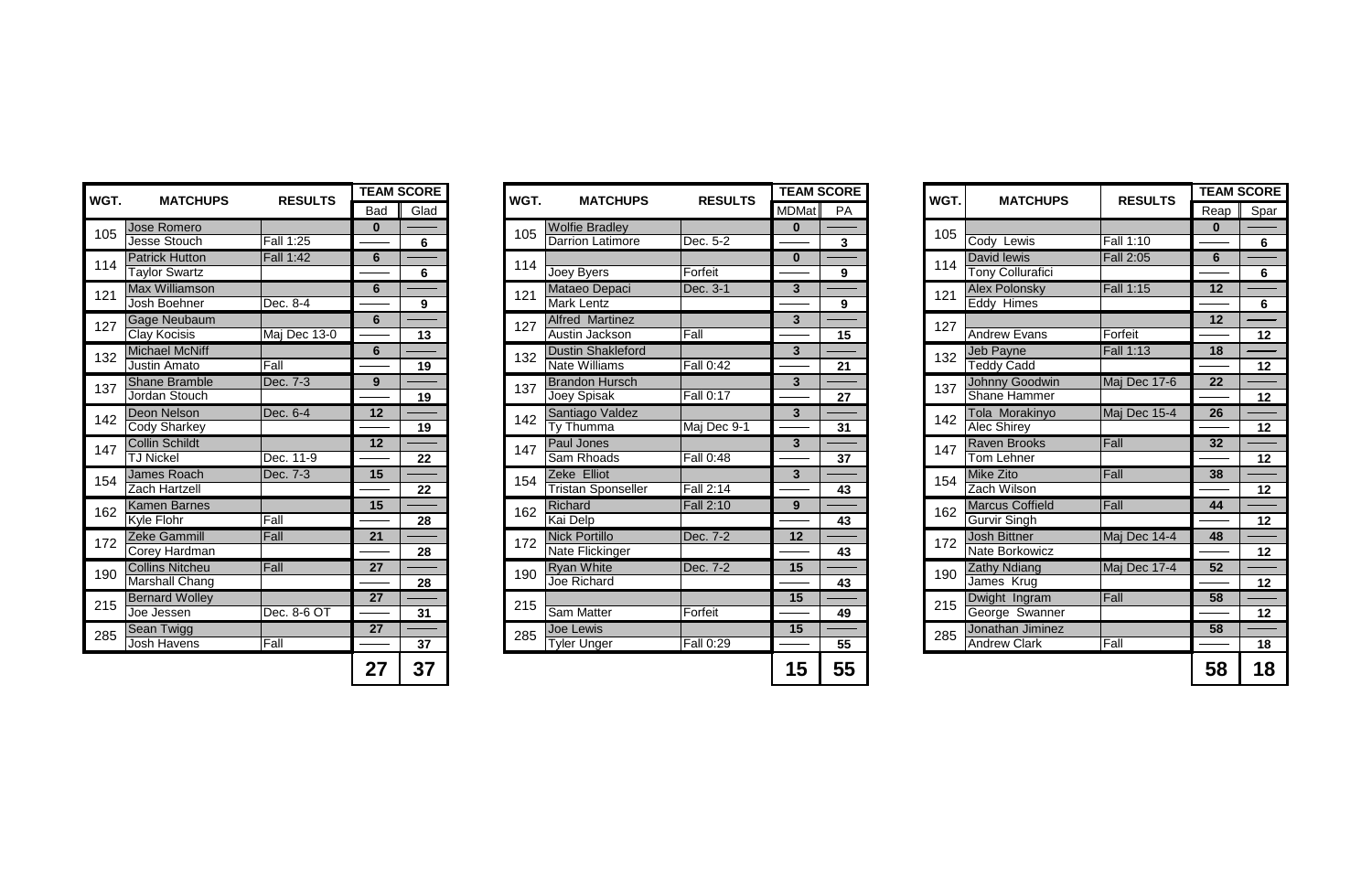|                          | <b>EAM SCORE</b> | WGT. | <b>MATCHUPS</b>           | <b>RESULTS</b>   |                | <b>TEAM SCORE</b> | WGT. | <b>MATCUPS</b>          | <b>RESULTS</b> | <b>TEAM SCORE</b> |                 |
|--------------------------|------------------|------|---------------------------|------------------|----------------|-------------------|------|-------------------------|----------------|-------------------|-----------------|
| Bad                      | Reap             |      |                           |                  | Glad           | PA                |      |                         |                | <b>MDMat</b>      | Spar            |
| $3\phantom{a}$           |                  | 105  | <b>Jesse Stouch</b>       | Dec. 10-5        | 3              |                   | 105  | <b>Wolfie Bradley</b>   |                | $\bf{0}$          |                 |
|                          | $\mathbf 0$      |      | <b>Darrion Latimore</b>   |                  |                | $\bf{0}$          |      | Cody Lewis              | Maj Dec 8-0    |                   | 4               |
| 9                        |                  | 114  | <b>Taylor Swartz</b>      |                  | 3 <sup>5</sup> |                   | 114  |                         |                | $\bf{0}$          |                 |
|                          | $\mathbf 0$      |      | Joey Byers                | <b>Fall 1:17</b> |                | 6                 |      | <b>Tony Collurafici</b> | Forfeit        |                   | 10              |
| 9                        |                  | 121  | Josh Boehner              |                  | $3\phantom{a}$ |                   | 121  | <b>Chucky Baugher</b>   | Dec. 3-2       | $\mathbf{3}$      |                 |
|                          | 6                |      | <b>Mark Lentz</b>         | <b>Fall 2:31</b> |                | 12                |      | Eddy Himes              |                |                   | 10 <sub>1</sub> |
| 15                       |                  | 127  | <b>Clay Kocisis</b>       |                  | $3\phantom{a}$ |                   | 127  | <b>Alfred Martinez</b>  | Fall           | 9                 |                 |
|                          | $6\phantom{1}$   |      | <b>Austin Jackson</b>     | Dec. 11-6        |                | 15                |      | <b>Andrew Evans</b>     |                |                   | 10              |
| $\overline{\mathbf{15}}$ |                  | 132  | <b>Justin Amato</b>       | Dec. 9-2         | $6\phantom{1}$ |                   | 132  | <b>Brandon Hursch</b>   | Dec. 4-2 OT    | 12                |                 |
|                          | 11               |      | <b>Nate Williams</b>      |                  |                | 15                |      | <b>Teddy Cadd</b>       |                |                   | 10 <sup>°</sup> |
| $\overline{18}$          |                  | 137  | <b>Jordan Stouch</b>      |                  | $6\phantom{1}$ |                   | 137  | Santiago Valdez         | Dec. 5-2       | 15                |                 |
|                          | 11               |      | Joey Spisak               | Fall 0:10        |                | 21                |      | <b>Shane Hammer</b>     |                |                   | 10              |
| 24                       |                  | 142  | <b>Cody Sharkey</b>       |                  | 6              |                   | 142  | <b>Eddie Madden</b>     | Fall           | 21                |                 |
|                          | 11               |      | Ty Thumma                 | <b>Fall 0:49</b> |                | 27                |      | <b>Alec Shirey</b>      |                |                   | 10              |
| 30                       |                  | 147  | <b>TJ Nickel</b>          |                  | $6\phantom{1}$ |                   | 147  | <b>Paul Jones</b>       | Dec. 4-2       | 24                |                 |
|                          | 11               |      | Sam Rhoads                | <b>Fall 0:52</b> |                | 33                |      | <b>Tom Lehner</b>       |                |                   | 10 <sup>°</sup> |
| 36                       |                  | 154  | <b>Zach Hartzell</b>      | Fall 0:40        | 12             |                   | 154  | Zeke Elliot             | Fall           | 30                |                 |
|                          | 11               |      | Kai Delp                  |                  |                | 33                |      | Zack Wilson             |                |                   | 10              |
| 36                       |                  | 162  | <b>Kyle Flohr</b>         | Dec. 10-4        | 15             |                   | 162  | Joe Florenzo            | Fall           | 36                |                 |
|                          | 14               |      | <b>Tristan Sponseller</b> |                  |                | 33                |      | <b>Gurvir Singh</b>     |                |                   | 10 <sub>1</sub> |
| 42                       |                  | 172  | <b>Corey Hardman</b>      |                  | 15             |                   | 172  | <b>Nick Portillo</b>    | Dec. 6-5       | 39                |                 |
|                          | 14               |      | Nate Flickinger           | <b>Fall 0:18</b> |                | 39                |      | Nate Borkowicz          |                |                   | 10              |
| 45                       |                  | 190  | <b>Marshall Chang</b>     |                  | 15             |                   | 190  | <b>Ryan White</b>       | Fall           | 45                |                 |
|                          | 14               |      | <b>John Howard</b>        | <b>Fall 0:51</b> |                | 45                |      | James Krug              |                |                   | 10              |
| 48                       |                  | 215  | Joe Jessen                | Dec. 4-2         | 18             |                   | 215  | <b>Evan Greenleaf</b>   | Fall           | 51                |                 |
|                          | 14               |      | <b>Sam Matter</b>         |                  |                | 45                |      | George Swanner          |                |                   | 10              |
| 48                       |                  | 285  | <b>Josh Havens</b>        |                  | 18             |                   | 285  |                         |                | 51                |                 |
|                          | 20               |      | <b>Tyler Unger</b>        | <b>Fall 0:40</b> |                | 51                |      | <b>Andrew Clark</b>     | Forfeit        |                   | 16              |
| 48                       | 20               |      |                           |                  | 18             | 51                |      |                         |                | 51                | 16              |

| WGT. | <b>MATCHUPS</b>                        | <b>RESULTS</b>   |                | <b>TEAM SCORE</b> | WGT. | <b>MATCHUPS</b>                             | <b>RESULTS</b>          | <b>TEAM SCORE</b> |             | WG <sub>1</sub> |
|------|----------------------------------------|------------------|----------------|-------------------|------|---------------------------------------------|-------------------------|-------------------|-------------|-----------------|
|      |                                        |                  | <b>Bad</b>     | Reap              |      |                                             |                         | Glad              | <b>PA</b>   |                 |
| 105  | Jose Romero                            | Dec. 7-2         | 3 <sup>1</sup> |                   | 105  | <b>Jesse Stouch</b>                         | Dec. 10-5               | $\overline{3}$    |             | 105             |
|      | Nat Lampdla                            |                  |                | $\mathbf 0$       |      | <b>Darrion Latimore</b>                     |                         |                   | $\mathbf 0$ |                 |
| 114  | <b>Patrick Hutton</b>                  | <b>Fall 4:15</b> | 9              |                   | 114  | <b>Taylor Swartz</b>                        |                         | $\mathbf{3}$      |             | 114             |
|      | David lewis                            |                  |                | $\mathbf 0$       |      | Joey Byers                                  | Fall 1:17               |                   | 6           |                 |
| 121  | <b>Max Williamson</b>                  |                  | 9              |                   | 121  | <b>Josh Boehner</b>                         |                         | $\mathbf{3}$      |             | 121             |
|      | Alex Polonsky                          | Fall 0:47        |                | 6                 |      | <b>Mark Lentz</b>                           | <b>Fall 2:31</b>        |                   | 12          |                 |
| 127  | <b>Gage Neubaum</b>                    | Forfeit          | 15             |                   | 127  | <b>Clay Kocisis</b>                         |                         | $\overline{3}$    |             | 127             |
|      |                                        |                  |                | 6                 |      | Austin Jackson                              | Dec. 11-6               |                   | 15          |                 |
| 132  | <b>Michael McNiff</b>                  |                  | 15             |                   | 132  | <b>Justin Amato</b><br><b>Nate Williams</b> | Dec. 9-2                | 6                 |             | 132             |
|      | Jeb Payne                              | TF 15-0; 3:17    |                | 11                |      |                                             |                         |                   | 15          |                 |
| 137  | <b>Shane Bramble</b><br>Johnny Goodwin | Dec. 4-2         | 18             |                   | 137  | Jordan Stouch<br>Joey Spisak                | <b>Fall 0:10</b>        | 6                 |             | 137             |
|      | <b>Deon Nelson</b>                     |                  | 24             | 11                |      |                                             |                         | 6                 | 21          |                 |
| 142  | Tola Morakinyo                         | <b>Fall 2:33</b> |                | 11                | 142  | <b>Cody Sharkey</b><br>Ty Thumma            | <b>Fall 0:49</b>        |                   | 27          | 142             |
|      | <b>Collin Schildt</b>                  | <b>Fall 4:24</b> | 30             |                   |      | <b>TJ Nickel</b>                            |                         | 6                 |             |                 |
| 147  | <b>Raven Brooks</b>                    |                  |                | 11                | 147  | Sam Rhoads                                  | $\overline{F}$ all 0:52 |                   | 33          | 147             |
|      | James Roach                            | <b>Fall 3:55</b> | 36             |                   |      | <b>Zach Hartzell</b>                        | <b>Fall 0:40</b>        | 12                |             |                 |
| 154  | <b>Mike Zito</b>                       |                  |                | 11                | 154  | <b>Kai Delp</b>                             |                         |                   | 33          | 154             |
|      | <b>Kamen Barnes</b>                    |                  | 36             |                   |      | <b>Kyle Flohr</b>                           | Dec. 10-4               | 15                |             |                 |
| 162  | <b>Marcus Coffield</b>                 | Dec. 10-6        |                | 14                | 162  | <b>Tristan Sponseller</b>                   |                         |                   | 33          | 162             |
|      | <b>Zeke Gammill</b>                    | <b>Fall 2:53</b> | 42             |                   |      | Corey Hardman                               |                         | 15                |             |                 |
| 172  | <b>Josh Bittner</b>                    |                  |                | 14                | 172  | Nate Flickinger                             | <b>Fall 0:18</b>        |                   | 39          | 172             |
|      | <b>Collins Nitcheu</b>                 | Dec. 4-2         | 45             |                   |      | <b>Marshall Chang</b>                       |                         | 15                |             |                 |
| 190  | <b>Zathy Ndian</b>                     |                  |                | 14                | 190  | <b>John Howard</b>                          | Fall 0:51               |                   | 45          | 190             |
|      | <b>Bernard Wolley</b>                  | Dec. 4-2         | 48             |                   | 215  | Joe Jessen                                  | Dec. 4-2                | 18                |             | 215             |
| 215  | <b>Alvin Harris</b>                    |                  |                | 14                |      | Sam Matter                                  |                         |                   | 45          |                 |
| 285  | Sean Twigg                             |                  | 48             |                   | 285  | <b>Josh Havens</b>                          |                         | 18                |             | 285             |
|      | Jonathan Jiminez                       | <b>Fall 3:46</b> |                | 20                |      | <b>Tyler Unger</b>                          | <b>Fall 0:40</b>        |                   | 51          |                 |
|      |                                        |                  | 48             | 20                |      |                                             |                         | 18                | 51          |                 |

| <b>MATCHUPS</b>        | <b>RESULTS</b>   |            | <b>TEAM SCORE</b> | WGT. | <b>MATCHUPS</b>           | <b>RESULTS</b>   |              | <b>TEAM SCORE</b> | WGT. | <b>MATCUPS</b>          | <b>RESULTS</b> | <b>TEAM SCORI</b> |                |
|------------------------|------------------|------------|-------------------|------|---------------------------|------------------|--------------|-------------------|------|-------------------------|----------------|-------------------|----------------|
|                        |                  | <b>Bad</b> | Reap              |      |                           |                  | Glad         | PA                |      |                         |                | MDMat Spar        |                |
| <b>Jose Romero</b>     | Dec. 7-2         | 3          |                   | 105  | <b>Jesse Stouch</b>       | Dec. 10-5        | 3            |                   | 105  | <b>Wolfie Bradley</b>   |                |                   |                |
| Nat Lampdla            |                  |            | $\mathbf 0$       |      | <b>Darrion Latimore</b>   |                  |              | $\bf{0}$          |      | Cody Lewis              | Maj Dec 8-0    |                   | $\overline{4}$ |
| <b>Patrick Hutton</b>  | <b>Fall 4:15</b> | 9          |                   | 114  | <b>Taylor Swartz</b>      |                  | $\mathbf{3}$ |                   | 114  |                         |                | $\mathbf 0$       |                |
| David lewis            |                  |            | $\mathbf{0}$      |      | Joey Byers                | <b>Fall 1:17</b> |              | 6                 |      | <b>Tony Collurafici</b> | Forfeit        |                   | 10             |
| <b>Max Williamson</b>  |                  | 9          |                   | 121  | Josh Boehner              |                  | 3            |                   | 121  | <b>Chucky Baugher</b>   | Dec. 3-2       | $\mathbf{3}$      |                |
| <b>Alex Polonsky</b>   | Fall 0:47        |            | 6                 |      | Mark Lentz                | <b>Fall 2:31</b> |              | 12                |      | Eddy Himes              |                |                   | 10             |
| <b>Gage Neubaum</b>    | Forfeit          | 15         |                   | 127  | <b>Clay Kocisis</b>       |                  | $\mathbf{3}$ |                   | 127  | <b>Alfred Martinez</b>  | Fall           | 9                 |                |
|                        |                  |            | $6\phantom{1}$    |      | Austin Jackson            | Dec. 11-6        |              | 15                |      | <b>Andrew Evans</b>     |                |                   | 10             |
| <b>Michael McNiff</b>  |                  | 15         |                   | 132  | <b>Justin Amato</b>       | Dec. 9-2         | 6            |                   | 132  | <b>Brandon Hursch</b>   | Dec. 4-2 OT    | 12                |                |
| Jeb Payne              | TF 15-0; 3:17    |            | 11                |      | <b>Nate Williams</b>      |                  |              | 15                |      | <b>Teddy Cadd</b>       |                |                   | 10             |
| <b>Shane Bramble</b>   | Dec. 4-2         | 18         |                   | 137  | Jordan Stouch             |                  | 6            |                   | 137  | Santiago Valdez         | Dec. 5-2       | 15                |                |
| <b>Johnny Goodwin</b>  |                  |            | 11                |      | Joey Spisak               | <b>Fall 0:10</b> |              | 21                |      | <b>Shane Hammer</b>     |                |                   | 10             |
| Deon Nelson            | <b>Fall 2:33</b> | 24         |                   | 142  | <b>Cody Sharkey</b>       |                  | 6            |                   | 142  | <b>Eddie Madden</b>     | Fall           | 21                |                |
| Tola Morakinyo         |                  |            | 11                |      | Ty Thumma                 | Fall 0:49        |              | 27                |      | <b>Alec Shirev</b>      |                |                   | 10             |
| <b>Collin Schildt</b>  | <b>Fall 4:24</b> | 30         |                   | 147  | <b>TJ Nickel</b>          |                  | 6            |                   | 147  | <b>Paul Jones</b>       | Dec. 4-2       | 24                |                |
| Raven Brooks           |                  |            | 11                |      | Sam Rhoads                | <b>Fall 0:52</b> |              | 33                |      | <b>Tom Lehner</b>       |                |                   | 10             |
| <b>James Roach</b>     | <b>Fall 3:55</b> | 36         |                   | 154  | <b>Zach Hartzell</b>      | <b>Fall 0:40</b> | 12           |                   | 154  | Zeke Elliot             | Fall           | 30                |                |
| Mike Zito              |                  |            | 11                |      | <b>Kai Delp</b>           |                  |              | 33                |      | Zack Wilson             |                |                   | 10             |
| <b>Kamen Barnes</b>    |                  | 36         |                   | 162  | <b>Kyle Flohr</b>         | Dec. 10-4        | 15           |                   | 162  | Joe Florenzo            | Fall           | 36                |                |
| <b>Marcus Coffield</b> | Dec. 10-6        |            | 14                |      | <b>Tristan Sponseller</b> |                  |              | 33                |      | <b>Gurvir Singh</b>     |                |                   | 10             |
| Zeke Gammill           | <b>Fall 2:53</b> | 42         |                   | 172  | <b>Corey Hardman</b>      |                  | 15           |                   | 172  | <b>Nick Portillo</b>    | Dec. 6-5       | 39                |                |
| Josh Bittner           |                  |            | 14                |      | <b>Nate Flickinger</b>    | Fall 0:18        |              | 39                |      | Nate Borkowicz          |                |                   | 10             |
| <b>Collins Nitcheu</b> | Dec. 4-2         | 45         |                   |      | <b>Marshall Chang</b>     |                  | 15           |                   |      | <b>Ryan White</b>       | Fall           | 45                |                |
| Zathy Ndian            |                  |            | 14                | 190  | <b>John Howard</b>        | <b>Fall 0:51</b> |              | 45                | 190  | James Krug              |                |                   | 10             |
| <b>Bernard Wolley</b>  | Dec. 4-2         | 48         |                   | 215  | Joe Jessen                | Dec. 4-2         | 18           |                   | 215  | Evan Greenleaf          | Fall           | 51                |                |
| <b>Alvin Harris</b>    |                  |            | 14                |      | <b>Sam Matter</b>         |                  |              | 45                |      | George Swanner          |                |                   | 10             |
| <b>Sean Twigg</b>      |                  | 48         |                   |      | <b>Josh Havens</b>        |                  | 18           |                   |      |                         |                | 51                |                |
| Jonathan Jiminez       | Fall 3:46        |            | 20                | 285  | <b>Tyler Unger</b>        | <b>Fall 0:40</b> |              | 51                | 285  | <b>Andrew Clark</b>     | Forfeit        |                   | 16             |
|                        |                  | 48         | 20                |      |                           |                  | 18           | 51                |      |                         |                | 51                | 16             |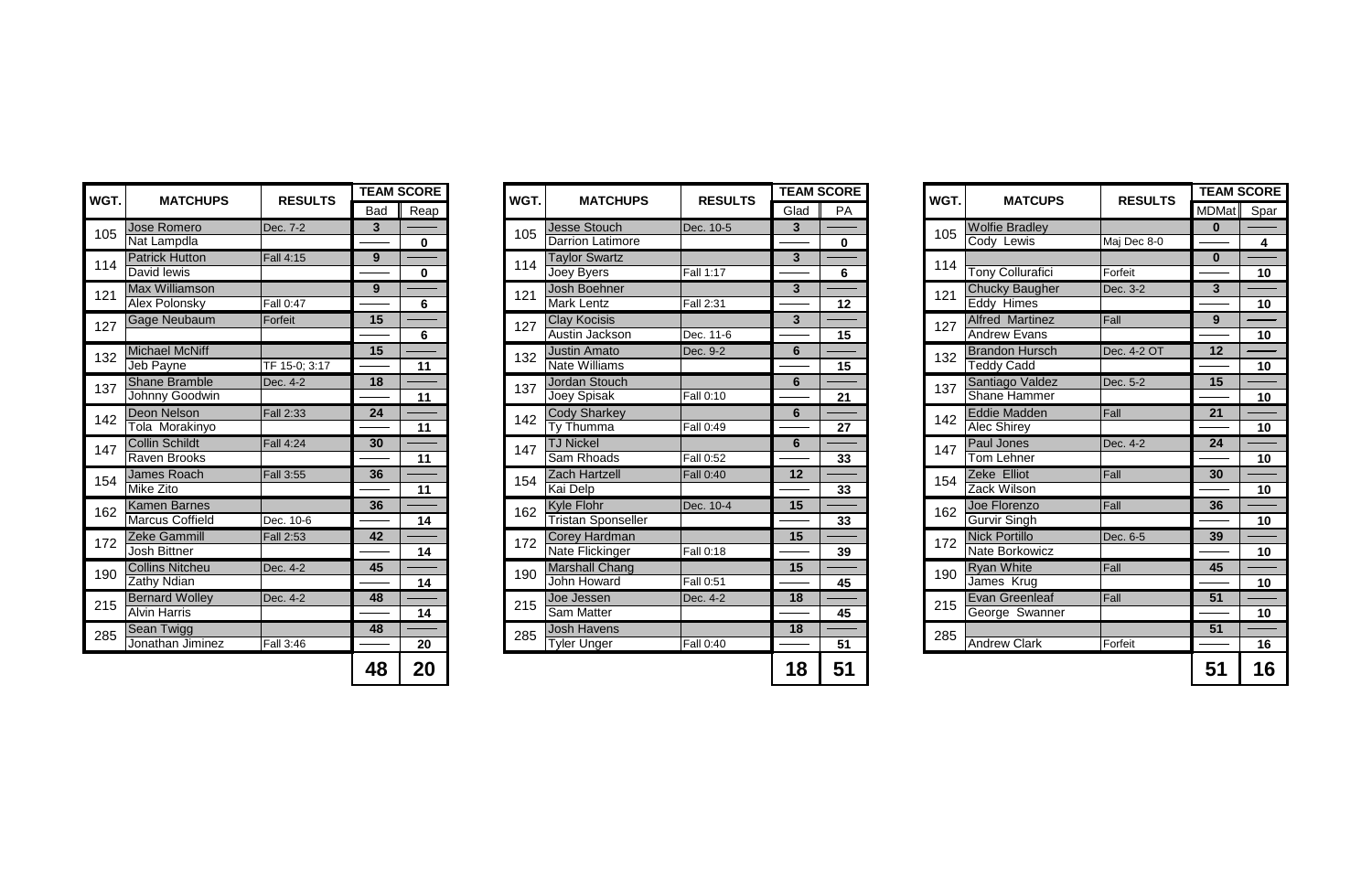| <b>RE</b>                                                                         | WGT. | <b>MATCHUPS</b>                             | <b>RESULTS</b> | <b>TEAM SCORE</b>       |                |
|-----------------------------------------------------------------------------------|------|---------------------------------------------|----------------|-------------------------|----------------|
| par                                                                               |      |                                             |                | <b>MDMat</b>            | Reap           |
|                                                                                   | 105  | <b>Wolfie Bradley</b>                       |                | $\bf{0}$                |                |
| $\begin{array}{c} \hline \textbf{0} \\ \hline \end{array}$                        |      | <b>Nate Lapole</b>                          | Fall $0:48$    |                         | $6\phantom{1}$ |
|                                                                                   | 114  |                                             |                | $\bf{0}$                |                |
| $\begin{array}{c} \hline \textbf{O} \\ \hline \end{array}$                        |      | David lewis                                 | Forfeit        |                         | 12             |
|                                                                                   | 121  |                                             |                | $\bf{0}$                |                |
| $\begin{array}{c} \n \hline\n 0\n \end{array}$                                    |      |                                             |                |                         | 12             |
|                                                                                   | 127  | <b>Alfred Martinez</b>                      |                | $\mathbf 0$             |                |
| $\begin{array}{c} \n 0 \\ \n \end{array}$                                         |      | Alex Polonsky                               | Tech Fall 15-0 |                         | 17             |
|                                                                                   | 132  | <b>Dustin Shakleford</b>                    |                | $\boldsymbol{0}$        |                |
| $\overline{\mathbf{0}}$                                                           |      | Jeb Payne                                   | Tech Fall 15-0 |                         | 23             |
|                                                                                   | 137  | Santiago Valdez                             | Dec. 5-3       | $\overline{\mathbf{3}}$ |                |
| $\frac{0}{\sqrt{2}}$                                                              |      | Johnny Goodwin                              |                |                         | 23             |
|                                                                                   | 142  | <b>Eddie Madden</b>                         |                | $\mathbf{3}$            |                |
| $\frac{0}{\sqrt{2}}$                                                              |      | Tola Morakinyo                              | Tech Fall 21-5 |                         | 28             |
|                                                                                   | 147  | <b>Paul Jones</b>                           |                | $\overline{3}$          |                |
| $\frac{0}{\sqrt{2}}$                                                              |      | <b>Raven Brooks</b>                         | Fall 2:34      |                         | 34             |
|                                                                                   | 154  | Zeke Elliot                                 |                | $\mathbf{3}$            |                |
| $\begin{array}{c}\n\hline\n0\n\end{array}$                                        |      | <b>Mike Zito</b>                            | Dec. 5-3       |                         | 37             |
|                                                                                   | 162  | Joe Florenzo                                | Dec. 3-1       | $6\phantom{1}$          |                |
| $\frac{1}{\sqrt{1-\frac{1}{2}}}\left( \frac{1}{\sqrt{1-\frac{1}{2}}}\right)$      |      | <b>Marcus Coffield</b>                      |                |                         | 37             |
|                                                                                   | 172  | <b>Nick Portillo</b><br><b>Josh Bittner</b> |                | $6\phantom{1}$          |                |
| $\frac{1}{\sqrt{2}}$                                                              |      |                                             | Fall 2:36      |                         | 43             |
|                                                                                   | 190  | <b>Ryan White</b><br><b>Alvin Harris</b>    | Dec. 10-7      | 9                       | 43             |
| $\begin{array}{c} \hline \mathbf{0} \\ \hline \end{array}$                        |      |                                             |                |                         |                |
|                                                                                   | 215  | Joe Lewis<br><b>Zathy Ndiang</b>            | Fall 0:50      | 9                       | 49             |
| $\frac{0}{\sqrt{1-\frac{1}{2}}}\left( \frac{1}{2},\frac{1}{2},\frac{1}{2}\right)$ |      |                                             |                |                         |                |
|                                                                                   | 285  | Jonathan Jiminez                            | Forfeit        | 9                       | 54             |
| $\overline{\mathbf{3}}$                                                           |      |                                             |                |                         |                |
| 3                                                                                 |      |                                             |                | 9                       | 54             |

|                          | <b>AM SCORE</b> | WGT. | <b>MATCHU</b>                                 |
|--------------------------|-----------------|------|-----------------------------------------------|
| lad                      | Spar            |      |                                               |
| 4                        |                 | 105  | <b>Wolfie Bradley</b>                         |
|                          | 0               |      | Nate Lapole                                   |
| 10                       |                 | 114  |                                               |
|                          | 0               |      | David lewis                                   |
| 16                       |                 | 121  |                                               |
|                          | 0               |      |                                               |
| $\overline{22}$          | 0               | 127  | <b>Alfred Martine</b><br><b>Alex Polonsky</b> |
| $\overline{28}$          | 0               | 132  | <b>Dustin Shaklef</b><br>Jeb Payne            |
| $\overline{\mathbf{31}}$ | 0               | 137  | Santiago Valde<br>Johnny Goodw                |
| $\overline{\mathbf{37}}$ | 0               | 142  | <b>Eddie Madden</b><br>Tola Morakiny          |
| $\overline{13}$          | 0               | 147  | Paul Jones<br>Raven Brooks                    |
| $\overline{19}$          | 0               | 154  | Zeke Elliot<br>Mike Zito                      |
| $\overline{52}$          | 0               | 162  | Joe Florenzo<br><b>Marcus Coffiel</b>         |
| $\overline{\mathbf{58}}$ | 0               | 172  | <b>Nick Portillo</b><br>Josh Bittner          |
| $\overline{54}$          | 0               | 190  | <b>Ryan White</b><br><b>Alvin Harris</b>      |
| 70                       | $\mathbf 0$     | 215  | <b>Joe Lewis</b><br><b>Zathy Ndiang</b>       |
| 70                       | c               | 285  | Ionathan limir                                |

| WGT. | <b>MATCHUPS</b>           | <b>RESULTS</b> |                | <b>TEAM SCORE</b> | WGT. | <b>MATCHUPS</b>         | <b>RESULTS</b>   | <b>TEAI</b>     |
|------|---------------------------|----------------|----------------|-------------------|------|-------------------------|------------------|-----------------|
|      |                           |                | <b>Bad</b>     | PA                |      |                         |                  | Glac            |
| 105  | <b>Jose Romero</b>        |                | $\mathbf 0$    |                   | 105  | <b>Jesse Stouch</b>     | Maj Dec 14-4     | $\overline{4}$  |
|      | <b>Darrion Latimore</b>   | Dec. 4-2       |                | $\mathbf{3}$      |      | Cody Lewis              |                  |                 |
| 114  | <b>Patrick Hutton</b>     |                | $\bf{0}$       |                   | 114  | <b>Taylor Swartz</b>    | Fall 0:40        | 10              |
|      | Joey Byers                | Fall 2:20      |                | 9                 |      | <b>Tony Collurafici</b> |                  |                 |
| 121  | <b>Max Williamson</b>     |                | $\bf{0}$       |                   | 121  | <b>Josh Boehner</b>     | <b>Fall 0:57</b> | 16              |
|      | Mark Lentz                | Fall 1:58      |                | 15                |      | Eddy Himes              |                  |                 |
| 127  | Gage Neubaum              |                | $\mathbf 0$    |                   | 127  | <b>Clay Kocisis</b>     | Fall 1:15        | 22              |
|      | Austin Jackson            | Fall 1:13      |                | 21                |      | <b>Andrew Evans</b>     |                  |                 |
| 132  | <b>Michael McNiff</b>     |                | $\mathbf 0$    |                   | 132  | <b>Justin Amato</b>     | Fall 0:36        | $\overline{28}$ |
|      | <b>Nate Williams</b>      | Tech Fall 15-0 |                | 26                |      | <b>Teddy Cadd</b>       |                  |                 |
| 137  | <b>Shane Bramble</b>      |                | $\mathbf 0$    |                   | 137  | Jordan Stouch           | Dec. 8-5         | 31              |
|      | Joey Spisak               | Fall 1:26      |                | 32                |      | <b>Shane Hammer</b>     |                  |                 |
| 142  | <b>Deon Nelson</b>        |                | $\bf{0}$       |                   | 142  | <b>Cody Sharkey</b>     | Fall 0:05        | 37              |
|      | Ty Thumma                 | Fall 1:17      |                | 38                |      | <b>Alec Shirey</b>      |                  |                 |
| 147  | <b>Collin Schildt</b>     |                | $\mathbf 0$    |                   | 147  | <b>TJ Nickel</b>        | Fall 0:59        | 43              |
|      | Sam Rhoads                | Tech Fall 17-2 |                | 43                |      | Tom Lehner              |                  |                 |
| 154  | <b>James Roach</b>        |                | $\bf{0}$       |                   | 154  | <b>Zach Hartzell</b>    | <b>Fall 0:37</b> | 49              |
|      | <b>Tristan Sponseller</b> | Dec. 5-2       |                | 46                |      | <b>Gurvir Singh</b>     |                  |                 |
| 162  | <b>Kamen Barnes</b>       | Fall 0:56      | $6\phantom{1}$ |                   | 162  | <b>Craig Linsley</b>    | Dec. 6-3         | 52              |
|      | Kai Delp                  |                |                | 46                |      | Zack Wilson             |                  |                 |
| 172  | Zeke Gammill              | Dec. 5-2       | $\overline{9}$ |                   | 172  | <b>Corey Hardman</b>    | <b>Fall 1:11</b> | $\overline{58}$ |
|      | Nate Flickinger           |                |                | 46                |      | <b>Nate Borkowicz</b>   |                  |                 |
| 190  | <b>Collins Nitcheu</b>    | Dec. 8-2       | 12             |                   | 190  | <b>Marshall Chang</b>   | Fall 0:13        | 64              |
|      | <b>Joe Richard</b>        |                |                | 46                |      | James Krug              |                  |                 |
| 215  | <b>Bernard Wolley</b>     | Dec. 5-1       | 15             |                   | 215  | Joe Jessen              | Fall 0:24        | 70              |
|      | <b>Sam Matter</b>         |                |                | 46                |      | George Swanner          |                  |                 |
| 285  | Sean Twigg                |                | 15             |                   | 285  | <b>Josh Havens</b>      |                  | $\overline{70}$ |
|      | <b>Tyler Unger</b>        | Fall 0:17      |                | 52                |      | <b>Andrew Clark</b>     | Dec. 4-0         |                 |
|      |                           |                | 15             | 52                |      |                         |                  | 70              |
|      |                           |                |                |                   |      |                         |                  |                 |

| VGT.            |                           | <b>RESULTS</b>   |            | <b>TEAM SCORE</b> | WGT. | <b>MATCHUPS</b>       | <b>RESULTS</b>   |      | <b>TEAM SCORE</b> | WGT. |                          |                  | <b>TEAM SCORE</b> |                 |
|-----------------|---------------------------|------------------|------------|-------------------|------|-----------------------|------------------|------|-------------------|------|--------------------------|------------------|-------------------|-----------------|
|                 | <b>MATCHUPS</b>           |                  | <b>Bad</b> | PA                |      |                       |                  | Glad | Spar              |      | <b>MATCHUPS</b>          | <b>RESULTS</b>   | MDMat Reap        |                 |
| 105             | Jose Romero               |                  |            |                   | 105  | <b>Jesse Stouch</b>   | Maj Dec 14-4     | 4    |                   | 105  | <b>Wolfie Bradley</b>    |                  | 0                 |                 |
|                 | <b>Darrion Latimore</b>   | Dec. 4-2         |            | $\mathbf{3}$      |      | Cody Lewis            |                  |      | $\mathbf 0$       |      | Nate Lapole              | <b>Fall 0:48</b> |                   | $6\overline{6}$ |
| 114             | <b>Patrick Hutton</b>     |                  | $\Omega$   |                   | 114  | <b>Taylor Swartz</b>  | <b>Fall 0:40</b> | 10   |                   | 114  |                          |                  | $\mathbf{0}$      |                 |
|                 | Joey Byers                | Fall 2:20        |            | 9                 |      | Tony Collurafici      |                  |      | $\mathbf{0}$      |      | David lewis              | Forfeit          |                   | 12              |
| 12 <sup>1</sup> | <b>Max Williamson</b>     |                  | $\bf{0}$   |                   | 121  | <b>Josh Boehner</b>   | <b>Fall 0:57</b> | 16   |                   | 121  |                          |                  | $\bf{0}$          |                 |
|                 | <b>Mark Lentz</b>         | Fall 1:58        |            | 15                |      | Eddy Himes            |                  |      | $\mathbf 0$       |      |                          |                  |                   | 12              |
| 127             | Gage Neubaum              |                  | $\Omega$   |                   | 127  | <b>Clay Kocisis</b>   | <b>Fall 1:15</b> | 22   |                   | 127  | <b>Alfred Martinez</b>   |                  | $\mathbf{0}$      |                 |
|                 | Austin Jackson            | Fall 1:13        |            | 21                |      | <b>Andrew Evans</b>   |                  |      | $\mathbf 0$       |      | <b>Alex Polonsky</b>     | Tech Fall 15-0   |                   | 17              |
| 132             | <b>Michael McNiff</b>     |                  | $\Omega$   |                   | 132  | Justin Amato          | <b>Fall 0:36</b> | 28   |                   | 132  | <b>Dustin Shakleford</b> |                  | $\mathbf{0}$      |                 |
|                 | <b>Nate Williams</b>      | Tech Fall 15-0   |            | 26                |      | <b>Teddy Cadd</b>     |                  |      | $\mathbf{0}$      |      | Jeb Payne                | Tech Fall 15-0   |                   | 23              |
| 137             | <b>Shane Bramble</b>      |                  | $\bf{0}$   |                   | 137  | Jordan Stouch         | Dec. 8-5         | 31   |                   | 137  | Santiago Valdez          | Dec. 5-3         | 3 <sup>1</sup>    |                 |
|                 | Joey Spisak               | Fall 1:26        |            | 32                |      | <b>Shane Hammer</b>   |                  |      | $\mathbf 0$       |      | Johnny Goodwin           |                  |                   | 23              |
| 142             | Deon Nelson               |                  | $\Omega$   |                   | 142  | <b>Cody Sharkey</b>   | <b>Fall 0:05</b> | 37   |                   | 142  | Eddie Madden             |                  | $\mathbf{3}$      |                 |
|                 | Ty Thumma                 | Fall 1:17        |            | 38                |      | <b>Alec Shirey</b>    |                  |      | $\mathbf{0}$      |      | Tola Morakinyo           | Tech Fall 21-5   |                   | 28              |
| 147             | <b>Collin Schildt</b>     |                  | $\Omega$   |                   | 147  | <b>TJ Nickel</b>      | <b>Fall 0:59</b> | 43   |                   | 147  | <b>Paul Jones</b>        |                  | 3 <sup>1</sup>    |                 |
|                 | <b>Sam Rhoads</b>         | Tech Fall 17-2   |            | 43                |      | Tom Lehner            |                  |      | $\mathbf{0}$      |      | <b>Raven Brooks</b>      | Fall 2:34        |                   | 34              |
| 154             | James Roach               |                  | $\Omega$   |                   | 154  | Zach Hartzell         | <b>Fall 0:37</b> | 49   |                   | 154  | Zeke Elliot              |                  | 3 <sup>1</sup>    |                 |
|                 | <b>Tristan Sponseller</b> | Dec. 5-2         |            | 46                |      | <b>Gurvir Singh</b>   |                  |      | $\mathbf{0}$      |      | <b>Mike Zito</b>         | Dec. 5-3         |                   | 37              |
| 162             | <b>Kamen Barnes</b>       | <b>Fall 0:56</b> | 6          |                   | 162  | <b>Craig Linsley</b>  | Dec. 6-3         | 52   |                   | 162  | Joe Florenzo             | Dec. 3-1         | 6                 |                 |
|                 | <b>Kai Delp</b>           |                  |            | 46                |      | Zack Wilson           |                  |      | $\mathbf{0}$      |      | <b>Marcus Coffield</b>   |                  |                   | 37              |
| 172             | <b>Zeke Gammill</b>       | Dec. 5-2         | 9          |                   | 172  | Corey Hardman         | <b>Fall 1:11</b> | 58   |                   | 172  | <b>Nick Portillo</b>     |                  | 6                 |                 |
|                 | Nate Flickinger           |                  |            | 46                |      | Nate Borkowicz        |                  |      | $\mathbf{0}$      |      | <b>Josh Bittner</b>      | Fall 2:36        |                   | 43              |
| 190             | <b>Collins Nitcheu</b>    | Dec. 8-2         | 12         |                   | 190  | <b>Marshall Chang</b> | <b>Fall 0:13</b> | 64   |                   | 190  | <b>Ryan White</b>        | Dec. 10-7        | 9                 |                 |
|                 | Joe Richard               |                  |            | 46                |      | James Krug            |                  |      | $\mathbf{0}$      |      | <b>Alvin Harris</b>      |                  |                   | 43              |
| 215             | <b>Bernard Wolley</b>     | Dec. 5-1         | 15         |                   | 215  | Joe Jessen            | <b>Fall 0:24</b> | 70   |                   | 215  | Joe Lewis                |                  | 9                 |                 |
|                 | <b>Sam Matter</b>         |                  |            | 46                |      | George Swanner        |                  |      | $\mathbf 0$       |      | <b>Zathy Ndiang</b>      | Fall 0:50        |                   | 49              |
| 285             | <b>Sean Twigg</b>         |                  | 15         |                   | 285  | <b>Josh Havens</b>    |                  | 70   |                   | 285  |                          |                  | 9                 |                 |
|                 | <b>Tyler Unger</b>        | Fall 0:17        |            | 52                |      | <b>Andrew Clark</b>   | Dec. 4-0         |      | $\mathbf{3}$      |      | Jonathan Jiminez         | Forfeit          |                   | 54              |
|                 |                           |                  | 15         | 52                |      |                       |                  | 70   | $\mathbf 3$       |      |                          |                  | 9                 | 54              |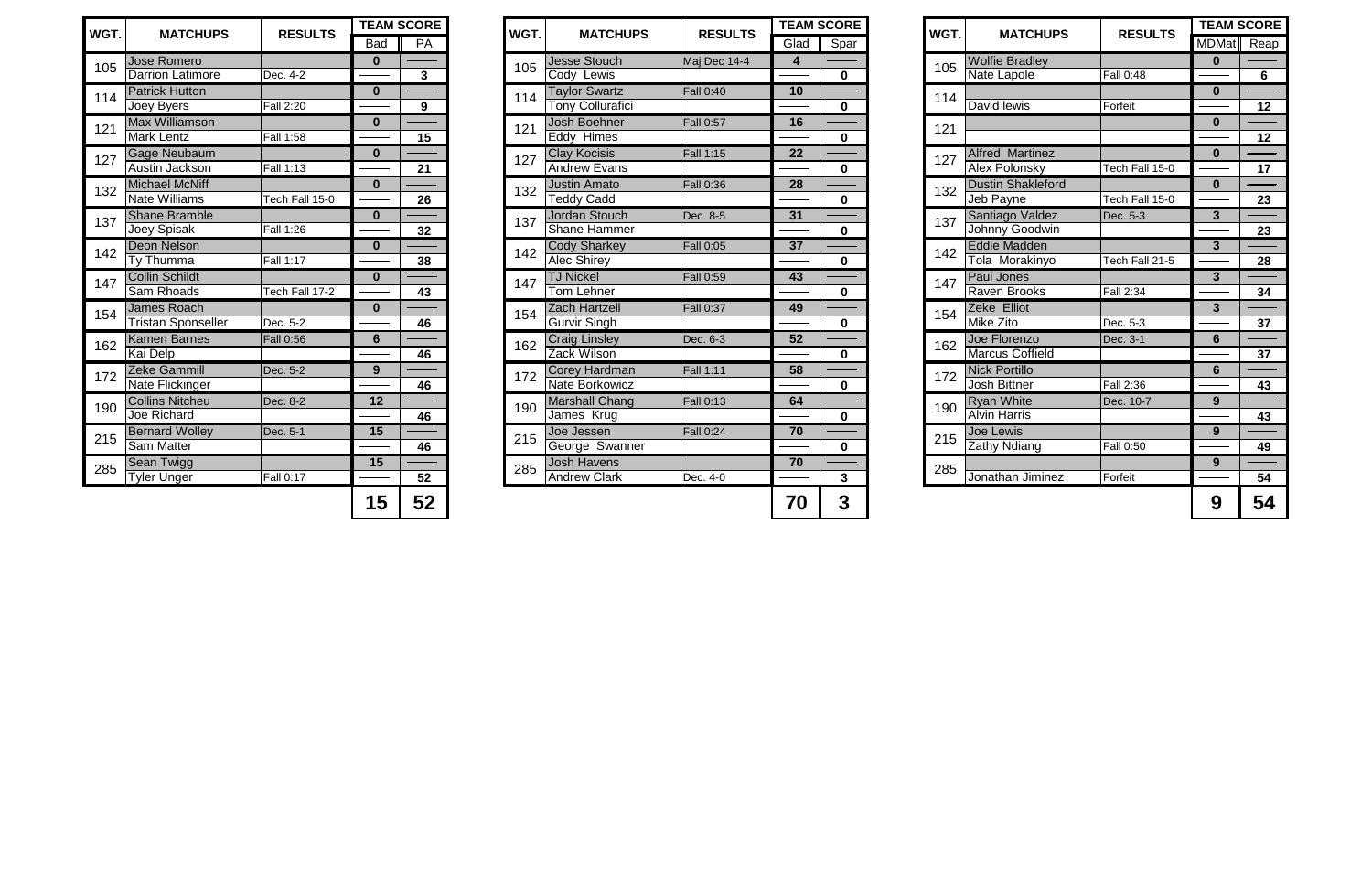|                          | <b>AM SCORE</b>  |            | WGT.   | <b>MATCHUPS</b>                           | <b>RESULTS</b>   | <b>TEAM SCORE</b> |              |
|--------------------------|------------------|------------|--------|-------------------------------------------|------------------|-------------------|--------------|
| lad                      | Reap             |            |        |                                           |                  | PA                | Spar         |
| $\frac{6}{1}$            |                  |            | 105    | <b>Darrion Latimore</b>                   | Forfeit          | $\overline{6}$    |              |
|                          | $\mathbf 0$      |            |        |                                           |                  |                   | $\mathbf 0$  |
| $\overline{12}$          |                  |            | 114    | Joey Byers                                | <b>Fall 0:17</b> | 12                |              |
|                          | $\bf{0}$         |            |        | <b>Tony Collurafici</b>                   |                  |                   | 0            |
| $\overline{2}$           |                  |            | 121    | <b>Mark Lentz</b>                         | Fall 2:00        | 18                |              |
|                          | $6\phantom{1}$   |            |        | Eddy Himes                                |                  |                   | $\mathbf 0$  |
| $\overline{\mathbf{18}}$ |                  |            | 127    | Austin Jackson                            | Fall 0:30        | 24                |              |
|                          | 6                |            |        | <b>Andrew Evans</b>                       |                  |                   | 0            |
| $\overline{21}$          |                  |            |        | <b>Nate Williams</b>                      | <b>Fall 2:27</b> | 30                |              |
|                          | 6                |            |        | <b>Teddy Cadd</b>                         |                  |                   | $\mathbf 0$  |
| $\overline{24}$          |                  | 137<br>142 | Harmon | Fall 3:55                                 | 36               |                   |              |
|                          | $6\phantom{1}$   | 132<br>147 |        | <b>Shane Hammer</b>                       |                  |                   | $\pmb{0}$    |
| $\overline{\textbf{30}}$ |                  |            |        | <b>Ty Thumma</b>                          | Fall 1:36        | 42                |              |
|                          | 6                |            |        | <b>Alec Shirey</b>                        |                  |                   | $\mathbf{0}$ |
| 36                       |                  |            |        | <b>Sam Rhoads</b>                         | <b>Fall 0:43</b> | 48                |              |
|                          | 6                |            |        | <b>Tom Lehner</b>                         |                  |                   | $\mathbf 0$  |
| $\overline{\mathbf{36}}$ |                  |            | 154    | <b>Tristan Sponseller</b>                 | Fall 0:30        | 54                |              |
|                          | $\boldsymbol{9}$ |            |        | <b>Zack Wilson</b>                        |                  |                   | $\mathbf 0$  |
| $\overline{\mathbf{36}}$ |                  |            | 162    | Kai Delp                                  | Fall 3:45        | 60                |              |
|                          | 15               |            |        | <b>Gurvir Singh</b>                       |                  |                   | $\mathbf 0$  |
| $\overline{12}$          |                  |            | 172    | <b>Nate Flickinger</b>                    | Forfeit          | 66                |              |
|                          | 15               |            |        |                                           |                  |                   | 0            |
| $\overline{12}$          |                  |            |        | John Howard<br>James Krug                 | <b>Fall 0:21</b> | 72                |              |
|                          | 19               | 190<br>215 |        |                                           |                  | $\mathbf 0$       |              |
| $\overline{15}$          |                  |            |        | <b>Joe Richard</b>                        | Forfeit          | 78                |              |
|                          | 19               |            |        |                                           |                  |                   | $\mathbf 0$  |
| $\overline{45}$          |                  |            | 285    | <b>Tyler Unger</b><br><b>Andrew Clark</b> | Dec. 2-1         | 81                |              |
|                          | <b>25</b>        |            |        |                                           |                  |                   | $\mathbf 0$  |
| <b>15</b>                | 25               |            |        |                                           |                  | 81                | 0            |

| <b>MATCUPS</b>           | <b>RESULTS</b>   |            | <b>TEAM SCORE</b> | WGT. | <b>MATCHUPS</b>        | <b>RESULTS</b>   |                 | <b>TEAM SCORE</b> | WGT. | <b>MATCHUPS</b>           | <b>RESULTS</b>   | <b>TEAM SCORE</b> |             |
|--------------------------|------------------|------------|-------------------|------|------------------------|------------------|-----------------|-------------------|------|---------------------------|------------------|-------------------|-------------|
|                          |                  | <b>Bad</b> | MDMat             |      |                        |                  | Glad            | Reap              |      |                           |                  | PA                | Spar        |
| <b>Anthony Savage</b>    |                  | 0          |                   | 105  | Jesse Stouch           | <b>Fall 0:20</b> | $6\phantom{1}6$ |                   | 105  | Darrion Latimore          | Forfeit          | 6                 |             |
| Wolfie Bradley           | Dec. 4-2         |            | $\mathbf{3}$      |      | <b>Nate LaPole</b>     |                  |                 | $\mathbf{0}$      |      |                           |                  |                   | $\mathbf 0$ |
| <b>Patrick Hutton</b>    | Forfeit          | 6          |                   | 114  | <b>Taylor Swartz</b>   | <b>Fall 0:51</b> | 12              |                   | 114  | Joey Byers                | Fall 0:17        | 12                |             |
|                          |                  |            | $3\phantom{a}$    |      | David lewis            |                  |                 | $\mathbf 0$       |      | Tony Collurafici          |                  |                   | $\mathbf 0$ |
| <b>Max Williamson</b>    | Forfeit          | 12         |                   | 121  | Josh Boehner           |                  | 12              |                   | 121  | Mark Lentz                | <b>Fall 2:00</b> | 18                |             |
|                          |                  |            | 3 <sup>1</sup>    |      | <b>Alex Polonsky</b>   | <b>Fall 0:27</b> |                 | $6\phantom{1}$    |      | Eddy Himes                |                  |                   | $\mathbf 0$ |
| Gage Neubaum             | <b>Fall 0:51</b> | 18         |                   | 127  | <b>Clay Kocisis</b>    | Forfeit          | 18              |                   | 127  | Austin Jackson            | <b>Fall 0:30</b> | 24                |             |
| <b>Alfred Martinez</b>   |                  |            | 3 <sup>1</sup>    |      |                        |                  |                 | 6                 |      | <b>Andrew Evans</b>       |                  |                   | $\mathbf 0$ |
| <b>Michael McNiff</b>    |                  | 18         |                   | 132  | <b>Justin Amato</b>    | Dec. 10-5        | 21              |                   | 132  | <b>Nate Williams</b>      | <b>Fall 2:27</b> | 30                |             |
| <b>Dustin Shakleford</b> | Dec. 9-2         |            | 6                 |      | Jeb Payne              |                  |                 | 6                 |      | <b>Teddy Cadd</b>         |                  |                   | $\mathbf 0$ |
| <b>Shane Bramble</b>     | Dec. 3-1         | 21         |                   | 137  | Jordan Stouch          | Dec. 16-9        | 24              |                   | 137  | Harmon                    | <b>Fall 3:55</b> | 36                |             |
| Santiago Valdez          |                  |            | 6                 |      | Johnny Goodwin         |                  |                 | $6\phantom{1}$    |      | <b>Shane Hammer</b>       |                  |                   | $\mathbf 0$ |
| <b>Collin Schildt</b>    | <b>Fall 0:56</b> | 27         |                   | 142  | <b>Cody Sharky</b>     | <b>Fall 0:29</b> | 30              |                   | 142  | <b>Ty Thumma</b>          | <b>Fall 1:36</b> | 42                |             |
| <b>Jesse Bradley</b>     |                  |            | 6                 |      | Tola Morakinyo         |                  |                 | 6                 |      | <b>Alec Shirey</b>        |                  |                   | $\mathbf 0$ |
| <b>Deon Nelson</b>       | <b>Fall 1:05</b> | 33         |                   | 147  | <b>TJ Nickel</b>       | <b>Fall 0:24</b> | 36              |                   | 147  | <b>Sam Rhoads</b>         | <b>Fall 0:43</b> | 48                |             |
| <b>Paul Jones</b>        |                  |            | 6                 |      | <b>Raven Brooks</b>    |                  |                 | $6\phantom{1}$    |      | <b>Tom Lehner</b>         |                  |                   | $\mathbf 0$ |
| <b>James Roach</b>       | <b>Fall 4:08</b> | 39         |                   | 154  | Zach Hartzell          |                  | 36              |                   | 154  | <b>Tristan Sponseller</b> | <b>Fall 0:30</b> | 54                |             |
| Zeke Elliot              |                  |            | 6                 |      | <b>Mike Zito</b>       | Dec. 6-4         |                 | 9                 |      | Zack Wilson               |                  |                   | $\mathbf 0$ |
| Kamen Barnes             | Fall 4:07        | 45         |                   | 162  | Corey Hardman          |                  | 36              |                   | 162  | Kai Delp                  | <b>Fall 3:45</b> | 60                |             |
| Joe Florenzo             |                  |            | 6                 |      | <b>Marcus Coffield</b> | <b>Fall 0:06</b> |                 | 15                |      | <b>Gurvir Singh</b>       |                  |                   | $\mathbf 0$ |
| Zeke Gammill             | <b>Fall 3:17</b> | 51         |                   | 172  | <b>Kyle Flohr</b>      | <b>Fall 1:05</b> | 42              |                   | 172  | Nate Flickinger           | Forfeit          | 66                |             |
| Nick Portillo            |                  |            | $6\phantom{1}$    |      | <b>Josh Bittner</b>    |                  |                 | 15                |      |                           |                  |                   | $\mathbf 0$ |
| <b>Collins Nitcheu</b>   | Dec. 9-6         | 54         |                   | 190  | <b>Marshall Chang</b>  |                  | 42              |                   | 190  | John Howard               | Fall 0:21        | 72                |             |
| <b>Ryan White</b>        |                  |            | 6                 |      | <b>Alvin Harris</b>    | Maj Dec 19-7     |                 | 19                |      | James Krug                |                  |                   | $\mathbf 0$ |
| <b>Bernard Wolley</b>    | Forfeit          | 60         |                   | 215  | Joe Jessen             | Dec. 5-0         | 45              |                   | 215  | <b>Joe Richard</b>        | Forfeit          | 78                |             |
|                          |                  |            | $6\phantom{1}$    |      | <b>Zathy Ndiang</b>    |                  |                 | 19                |      |                           |                  |                   | $\mathbf 0$ |
| Sean Twigg               | <b>Fall 3:24</b> | 66         |                   | 285  | <b>Josh Havens</b>     |                  | 45              |                   | 285  | Tyler Unger               | Dec. 2-1         | 81                |             |
| Joe Lewis                |                  |            | 6                 |      | Jonathan Jiminez       | <b>Fall 0:03</b> |                 | 25                |      | <b>Andrew Clark</b>       |                  |                   | $\mathbf 0$ |
|                          |                  | 66         | 6                 |      |                        |                  | 45              | 25                |      |                           |                  | 81                | $\bf{0}$    |

| <b>RE</b>               | WGT. | <b>MATCHU</b>                                |
|-------------------------|------|----------------------------------------------|
| eap                     |      |                                              |
| 0                       | 105  | <b>Darrion Latimor</b>                       |
| $\overline{\mathbf{0}}$ | 114  | Joey Byers<br><b>Tony Collurafici</b>        |
| 6                       | 121  | <b>Mark Lentz</b><br>Eddy Himes              |
| $\overline{6}$          | 127  | <b>Austin Jackson</b><br><b>Andrew Evans</b> |
| $\overline{\mathbf{6}}$ | 132  | <b>Nate Williams</b><br><b>Teddy Cadd</b>    |
| $\overline{\mathbf{6}}$ | 137  | Harmon<br><b>Shane Hammer</b>                |
| $\overline{\mathbf{6}}$ | 142  | Ty Thumma<br><b>Alec Shirey</b>              |
| $\frac{6}{ }$           | 147  | <b>Sam Rhoads</b><br><b>Tom Lehner</b>       |
| 9                       | 154  | <b>Tristan Sponsel</b><br><b>Zack Wilson</b> |
| 15                      | 162  | Kai Delp<br><b>Gurvir Singh</b>              |
| 15                      | 172  | Nate Flickinger                              |
| 19                      | 190  | John Howard<br>James Krug                    |
| 19                      | 215  | <b>Joe Richard</b>                           |
| <b>)5</b>               | 285  | Tyler Unger<br>Andrew Clark                  |

| WGT. | <b>MATCUPS</b>                    | <b>RESULTS</b>   |                 | <b>TEAM SCORE</b>       | <b>WGT</b> |  |
|------|-----------------------------------|------------------|-----------------|-------------------------|------------|--|
|      |                                   |                  | Bad             | MDMat                   |            |  |
| 105  | <b>Anthony Savage</b>             |                  | $\bf{0}$        |                         | 105        |  |
|      | <b>Wolfie Bradley</b>             | Dec. 4-2         |                 | $\mathbf{3}$            |            |  |
| 114  | <b>Patrick Hutton</b>             | Forfeit          | 6               |                         | 114        |  |
|      |                                   |                  |                 | $\mathbf{3}$            |            |  |
| 121  | <b>Max Williamson</b>             | Forfeit          | 12              | $\overline{\mathbf{3}}$ | 121        |  |
|      | <b>Gage Neubaum</b>               | Fall 0:51        | 18              |                         |            |  |
| 127  | <b>Alfred Martinez</b>            |                  |                 | 3                       | 127        |  |
|      | <b>Michael McNiff</b>             |                  | 18              |                         |            |  |
| 132  | Dustin Shakleford                 | Dec. 9-2         |                 | 6                       | 132        |  |
| 137  | <b>Shane Bramble</b>              | Dec. 3-1         | 21              |                         | 137        |  |
|      | Santiago Valdez                   |                  |                 | 6                       |            |  |
| 142  | <b>Collin Schildt</b>             | <b>Fall 0:56</b> | $\overline{27}$ |                         | 142        |  |
|      | Jesse Bradley                     |                  |                 | 6                       |            |  |
| 147  | Deon Nelson                       | Fall 1:05        | 33              |                         | 147        |  |
|      | Paul Jones                        |                  |                 | 6                       |            |  |
| 154  | <b>James Roach</b><br>Zeke Elliot | Fall 4:08        | 39              | 6                       | 154        |  |
|      | <b>Kamen Barnes</b>               | Fall 4:07        | 45              |                         |            |  |
| 162  | Joe Florenzo                      |                  |                 | 6                       | 162        |  |
|      | Zeke Gammill                      | Fall 3:17        | 51              |                         |            |  |
| 172  | <b>Nick Portillo</b>              |                  |                 | 6                       | 172        |  |
| 190  | <b>Collins Nitcheu</b>            | Dec. 9-6         | 54              |                         | 190        |  |
|      | <b>Ryan White</b>                 |                  |                 | 6                       |            |  |
| 215  | <b>Bernard Wolley</b>             | Forfeit          | 60              |                         | 215        |  |
|      |                                   |                  |                 | 6                       |            |  |
| 285  | Sean Twigg                        | <b>Fall 3:24</b> | 66              |                         | 285        |  |
|      | Joe Lewis                         |                  |                 | 6                       |            |  |
|      |                                   |                  | 66              | 6                       |            |  |